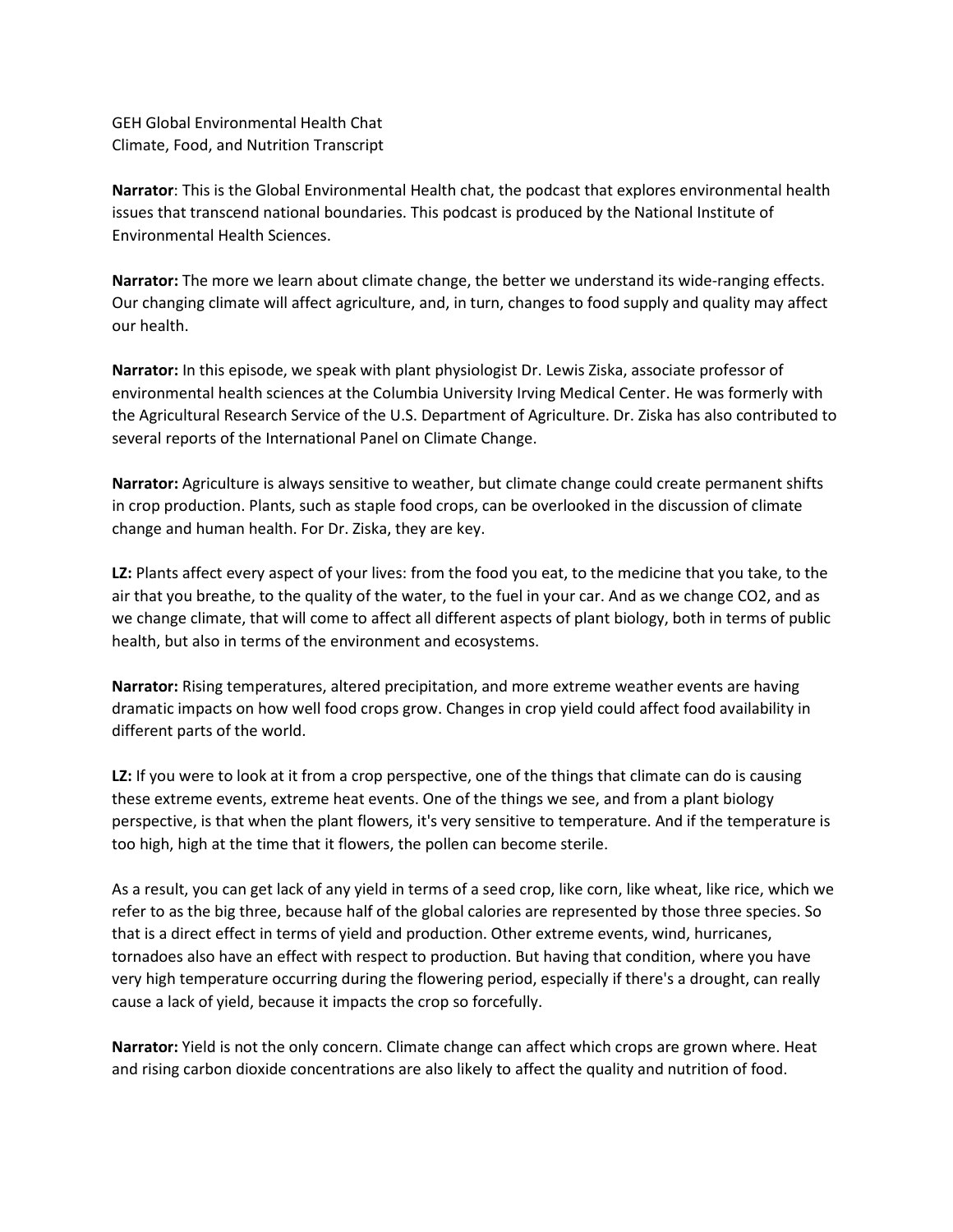**LZ:** When you start looking at food, we often look at it from the perspective of production, how many bushels per acre do you get. And that's important, but there are other aspects that are equally important relating to the nutrition, nutritional quality, but also food safety. Climate change, and rising CO2, is likely to affect all three aspects.

Let me give you some simple examples for each one. When you start looking at production, and if you have a stable climate, then it's easy to plant one variety of wheat or one variety of corn, because the climate is stable. But if the climate becomes unstable, then having that one variety, that one single set of DNA, being able to deal with climate change is not going to work out well for you. What's likely to happen is that production is going to be adversely affected.

In addition, that same climate, that same increase in carbon dioxide is going to have its own effect with respect to biological constraints, insects, weeds, diseases, are also going to be affected. And that in turn is going to affect your production as well.

**Narrator:** Crop production is important. But there may also be changes in the quality of food crops and in nutritional value. A food plant's ability to produce proteins, minerals, or vitamins can be reduced by too much carbon dioxide in the atmosphere.

**LZ:** When we look at food nutrition, there is work that I've done, work that many others have done, showing that as carbon dioxide rises, it affects plant chemistry so that the protein levels of rice of, wheat, of barley, potatoes are going to go down. In addition, there's also a number of indications that elemental analysis will change. Iron that you need from your food, zinc that you need from your food, will also decline. And finally, when you start looking at food safety, this is really a no brainer because we know that pathogens, everything from E.coli to Clostridium to salmonella, like heat. And when you increase temperature, you're more likely to cause a greater outbreak of those pathogens. There's more an incredible need to begin to look at food safety in the context of climate change as well. So production, nutrition, safety, are all going to be adversely impacted with respect to rising CO2 and climate change.

**Narrator:** Foodborne illness is caused by the ingestion of contaminated food. Contamination from pests, fungi and mold growth, or bacteria can occur throughout the food system. Most common pathogens like norovirus, salmonella, and E. coli can produce symptoms including diarrhea, fever, and abdominal pain.

**LZ:** When we talk about food illness, we often refer to it as food poisoning. According to the CDC, about one in every six individuals in a year in a given year, undergoes, the typical issues related to taking in bad food, you get sick you throw up, you have all kinds of consequences as a result of that. Those are related in large part to the kinds of pathogens that can occur within the food.

**Narrator:** Dr. Ziska went on to explain how these safety concerns can be affected by climate change.

**LZ:** When you start looking at temperatures an obvious environmental variable, that's going to have a direct effect for a number of these different pathogens. Drought is another one. Let me give you a quick example. One of the things that is recognized globally, as being a threat from food is related to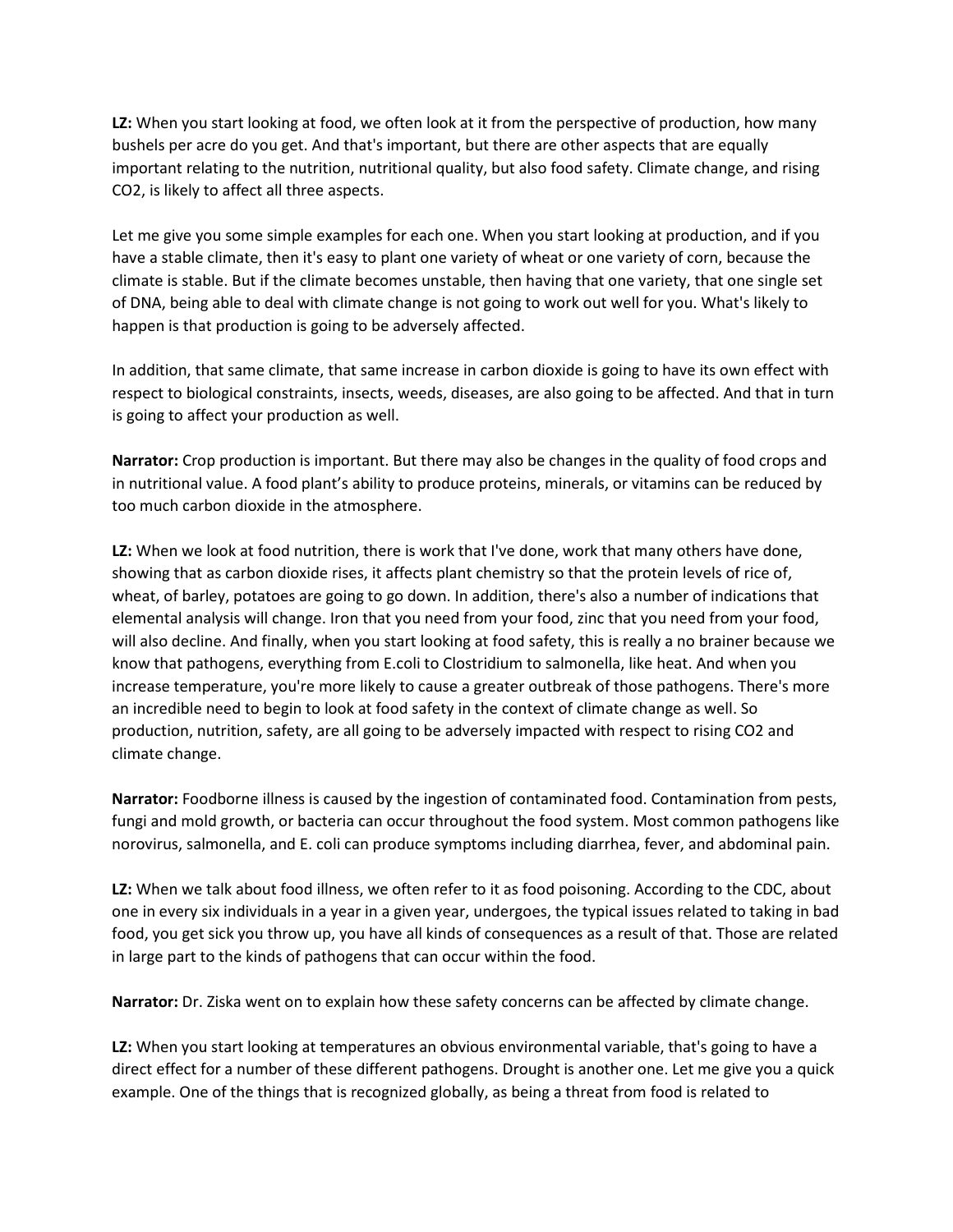mycotoxins. These are toxins that are produced by fungi that are basically breaking down the food, as it sits there waiting to be consumed. And of all these toxins, aflatoxins are recognized globally as causing liver cancer; they're a carcinogen. No question anybody's mind, what happens when you have higher temperatures, what happens when you have a drought is that the degree of mycotoxin infection goes up, not just a little, we're talking orders of magnitude, or at least an order of magnitude. And, as a result of that, the degree of mycotoxin that increases is phenomenal.

And so understanding how rising temperatures, how drought are going to impact these aspects in regard to food safety is extremely important. And in my humble opinion, we have not done nearly enough to understand how climate change is going to impact not only mycotoxin. But the other pathogens that we know are affected by temperature.

**Narrator:** In the U.S. and most other higher income countries, food safety is less of a concern than in other parts of the world. But countries may face new challenges for controlling pests, bacteria, and mold, as Dr. Ziska described. In some parts of the world, food quantity and quality issues may contribute to a concept known as hidden hunger.

**LZ:** We have both the best of times and the worst of times. The best of times is that the agricultural sector is able to grow enough food for everybody in the world. It's a phenomenal achievement, that the Ag, the land, the processes, the way we harvest food, the amount of food we can harvest is phenomenal, unprecedented in human history. And yet, we have in the worst of times, not enough food to go around to the ones who need it the most. As part of not having enough food, we also have an issue with respect to quality.

When you start looking at things like zinc, which are related to malnutrition, though the absence of zinc, the absence of iron, the absence of some of the essential amino acids and other quality, quality parts of the food, that's referred to as hidden hunger. You may have enough food, but you don't have a quality of that food that will support the lifestyle that you want. It can happen in urban areas; it can happen in poor areas., It's really a consequence of diet, as well as access.

**Narrator:** Fewer nutrients in essential food crops due to increasing carbon dioxide can have important implications for global health.

**LZ:** What I do know is that as a result of rising CO2, and the effect of CO2 on plant chemistry, because plants, most plants, 90%, or more, don't have optimal levels of CO2. What's happening is that CO2 is causing plants to grow more. But because the soil nutrients are not increasing in step with what's happening to atmospheric carbon dioxide, you're seeing this widespread chemical change in plant biology. As a result, we see a decline, and protein a decline, in elements and potentially a decline in vitamins.

When you break that down and look at particularly poor countries that rely on one or two grains as the primary source of calories, then there, those countries are particularly risk for any climate and or carbon dioxide shifts with respect to the dietary composition of the food that's being consumed. For example, in Laos, more than 50% of the population depends on rice as a principal source of calories. One of the